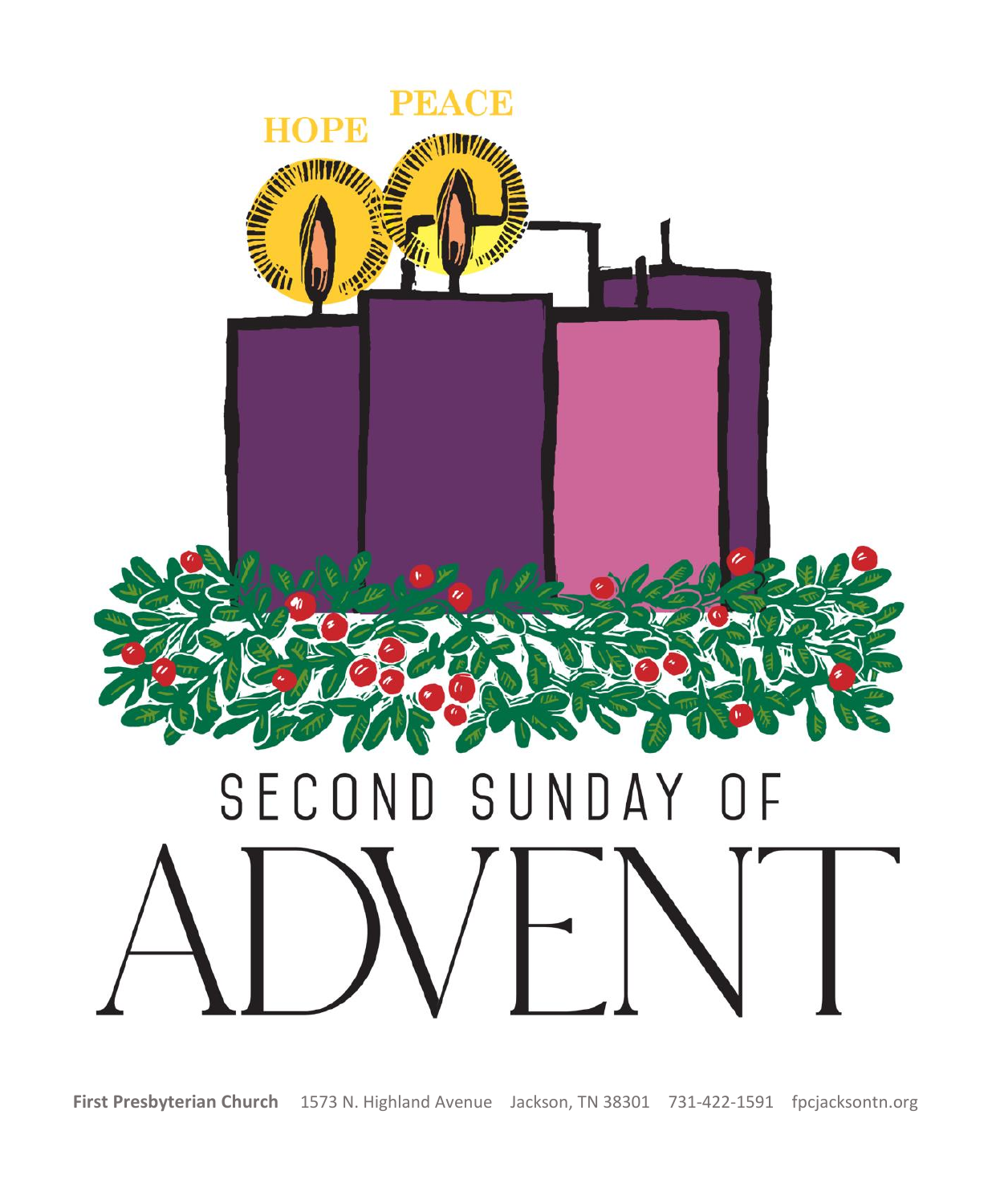## **Second Sunday of Advent**

**December 6, 2020**

### **RINGING OF THE CHIMES**

#### **WELCOME & ANNOUNCEMENTS**

*People: Amen. Let us worship God.*

| <b>PRELUDE</b> | Trumpet Fanfare IV                                                                     | Wetzler             |  |  |
|----------------|----------------------------------------------------------------------------------------|---------------------|--|--|
|                | Dr. Terry McRoberts                                                                    |                     |  |  |
|                | *LIGHTING OF THE ADVENT CANDLE                                                         | Don and Kay Thomson |  |  |
| Leader:        | We light this candle as a sign of the coming light of Christ. Advent means coming.     |                     |  |  |
| People:        | We are preparing for the days when the nations shall beat their swords into            |                     |  |  |
|                | pruning hooks; nation shall not lift up sword against nation, neither shall they       |                     |  |  |
|                | learn war anymore.                                                                     |                     |  |  |
|                | (The first purple Advent candle is lighted)                                            |                     |  |  |
| Leader:        | The wolf shall dwell with the lamb, the leopard shall lie down with the kid,           |                     |  |  |
| People:        | the calf and the lion and the fatling will lie down together, and a little child shall |                     |  |  |
|                | lead them.                                                                             |                     |  |  |
|                | (The second purple Advent candle is lighted)                                           |                     |  |  |
| Leader:        | Let us walk in the light of the Lord.                                                  |                     |  |  |

**MUSIC** *Antiphonal Hosanna* Smith Gabby Rogers, Izzy Authurs

#### **TO PRAISE GOD AND CONFESS OUR SINS**

# Leader:  $C \circ d \circ f$  light and life,

| <b>LITANY OF CONFESSION</b> | Rev. John White                                                                                                                                                                                                                                                                                                                                                                                                    |
|-----------------------------|--------------------------------------------------------------------------------------------------------------------------------------------------------------------------------------------------------------------------------------------------------------------------------------------------------------------------------------------------------------------------------------------------------------------|
| Leader:                     | God of light and life, you set before us today the challenges of laying aside the<br>works of darkness; of putting on the light of Christ; of being watchful and<br>prepared for your coming in our midst in the person of Jesus Christ. As the people<br>of God in this place we know that a crucial part of our witness is in revealing<br>Christ to the world through the way we love and care for one another. |
| People:                     | Forgive us if we do not reveal evidence in us of the One who is to come.                                                                                                                                                                                                                                                                                                                                           |
| Leader:                     | So many people, young and old, grope in the gloom of despair and suffering,<br>yearning for the light of hope to dawn in their lives.                                                                                                                                                                                                                                                                              |
| People:                     | Remind us that the light of Christ shines through people like $us$ – people who<br>claim to follow him.                                                                                                                                                                                                                                                                                                            |
| Leader:                     | Merciful God, cleanse our hearts and minds of all that hinders us from loving you<br>and loving our neighbor. <i>(continued)</i>                                                                                                                                                                                                                                                                                   |
| All:                        | May our lives radiate faith active in love, as we watch and wait for your breaking<br>into our world once more in the person of Jesus Christ. Amen.                                                                                                                                                                                                                                                                |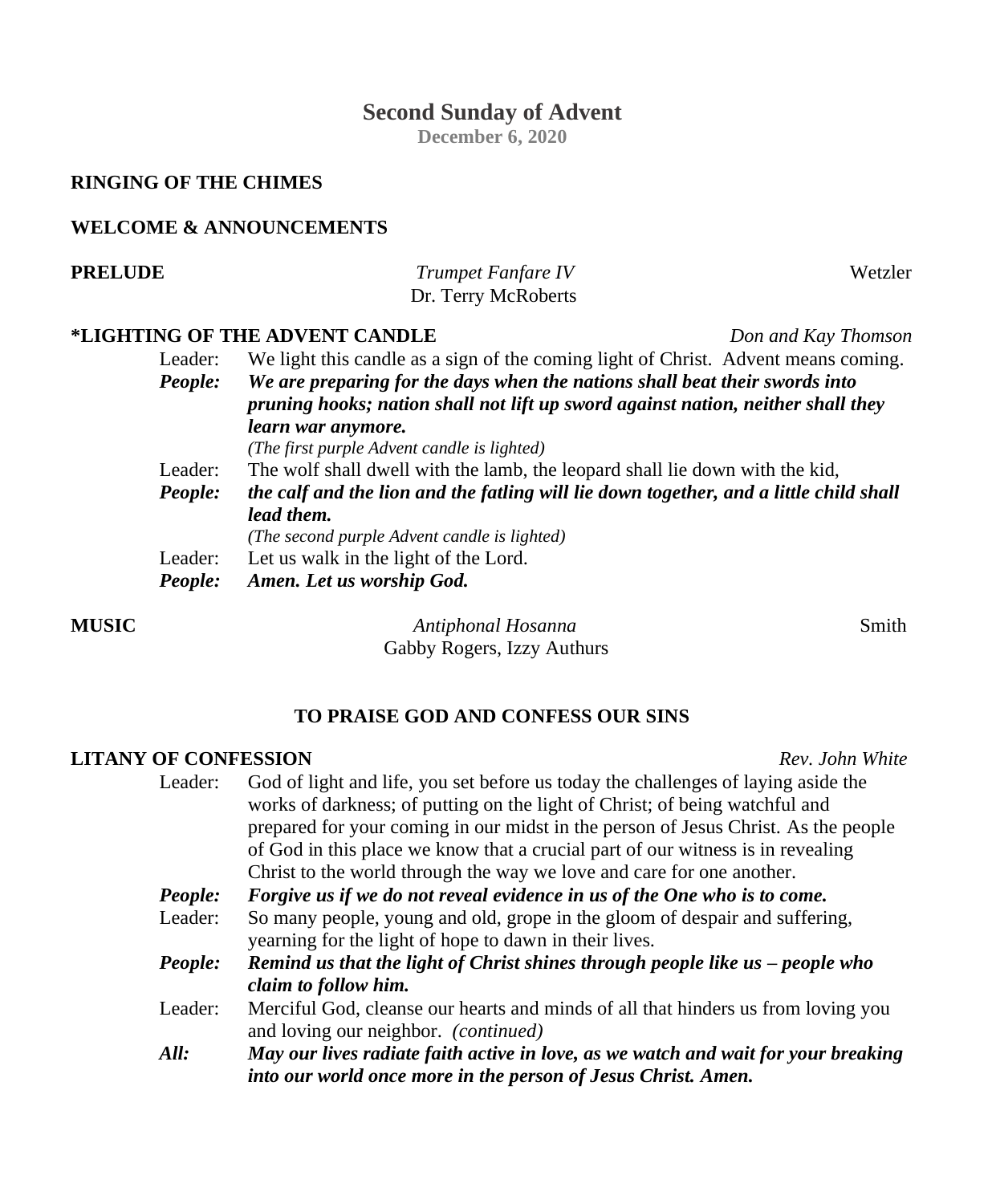#### **SILENT CONFESSION**

#### **\*ASSURANCE OF FORGIVENESS** *Rev. John White*

Leader: Salvation is nearer to us now than when we became believers: the night is far gone, the day is near. Let us lay aside the works of darkness and put on the Light of the World, Jesus Christ, in whom and through whom we are forgiven. *(based on Romans 13:11b, 12,14a)*

*All: Thanks be to God! Alleluia! Amen!*

#### **SILENT PRAYERS OF CONFESSION AND REPENTANCE**

#### **THE WORD**

| A TIME WITH THE CHILDREN                           | Rev. Courtney Bowen<br>Rev. John White               |                     |
|----------------------------------------------------|------------------------------------------------------|---------------------|
| <b>PRAYERS OF THE PEOPLE AND THE LORD'S PRAYER</b> |                                                      |                     |
| <b>MUSIC</b>                                       | Open My Eyes That I May See<br>Dr. Terry McRoberts   | Tornquist           |
| <b>PRAYER FOR ILLUMINATION</b>                     |                                                      | Rev. Courtney Bowen |
| <b>OLD TESTAMENT READING</b>                       | Jeremiah 29:1, 10-14<br>(page 731 in the pew Bibles) | Rev. Courtney Bowen |
| <b>NEW TESTAMENT READING</b>                       | Mark $1:1-8$<br>(page 34 in the pew Bibles)          | Rev. John White     |
| <b>SERMON</b>                                      | "A Hard Time to Hope"                                | Rev. John White     |

#### **RESPONSE**

#### **\*AFFIRMATION OF FAITH** *(A Creed from Colossians 1:15-23) Rev. Courtney Bowen*

One: Who is Jesus Christ?

*ALL: He is the image of the invisible God, the firstborn over all creation. For by him all things were created: things in heaven and on earth, visible and invisible, whether thrones or powers or rulers or authorities; all things were created by him and for him. He is before all things, and in him all things hold together. And he is the head of the body, the church; he is the beginning and the firstborn from among the dead, so that in everything he might have the supremacy. For God was pleased to have all his fullness dwell in him, and through him to reconcile to himself all things, whether things on earth or things in heaven, by making peace through his blood,*